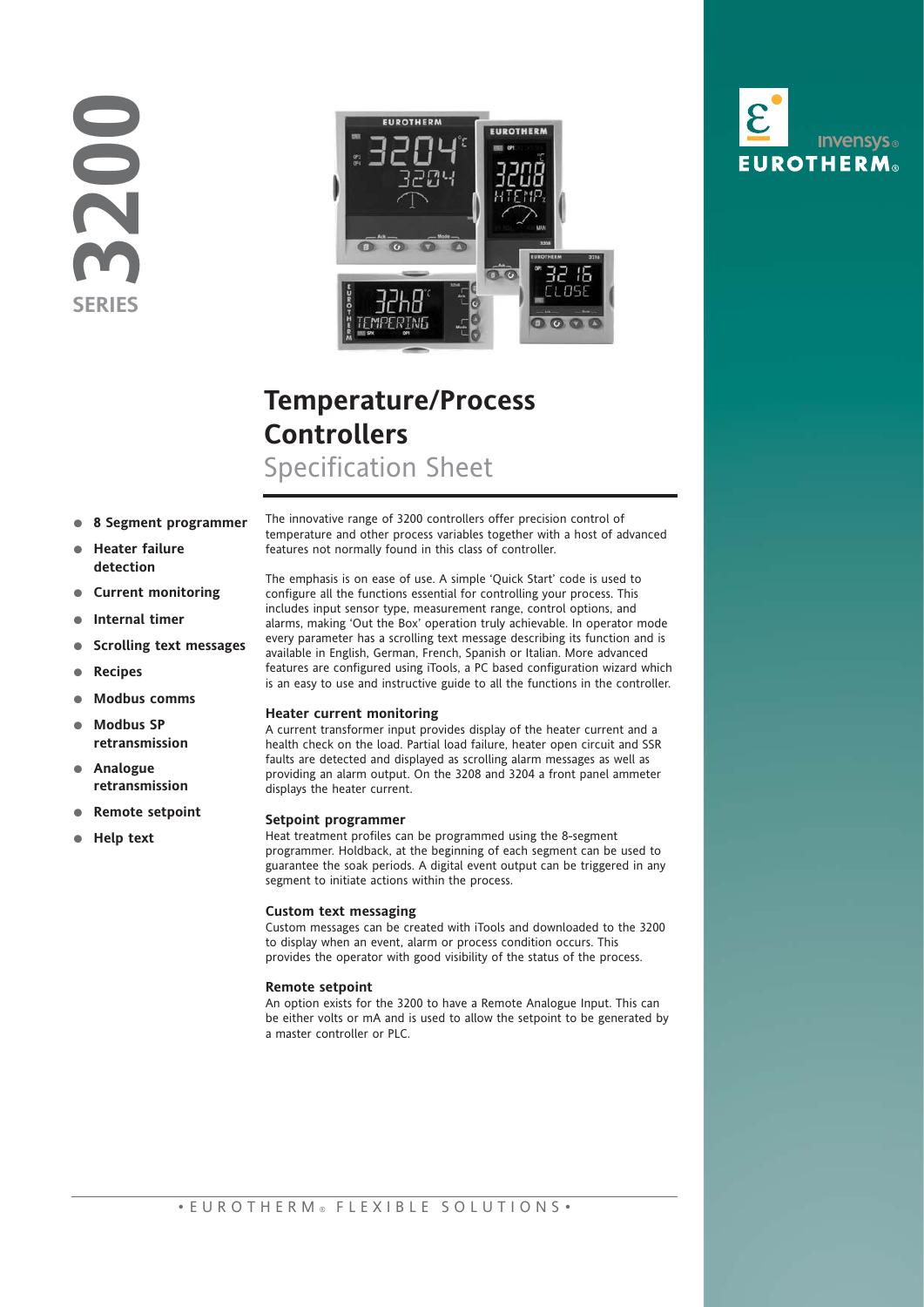#### **Recipes**

Using iTools, recipes can be created that may be used to change the operating parameters of the 3200 simply by selecting a new recipe using the 3200 HMI. This is very useful where multiple products are processed using the same controller but require different parameters to be set.

#### **Timer**

An internal timer is configurable as an interval timer, delay timer or to provide a soft start for hot runner control.

#### **Setpoint retransmission**

Sending the setpoint or other parameters from the 3200 to slave devices can be achieved either using conventional analogue communications or using Master Modbus communications. Master Modbus in the 3200 allows a broadcast of a single parameter to the network.

A typical application is a setpoint being retransmitted to a number of slave controllers in a multi-zone furnace.

#### **Modbus communications**

All units support both EIA232 and 2-wire EIA485 communications using the Modbus protocol. The 3216 supports 4-wire EIA485.

#### **Configuration adaptor**

iTools configuration to all 3200 controllers can be achieved by using a configuration adaptor. It provides iTools with the ability to communicate with and configure devices without the need for any power being connected.



#### **iTools wizard**

Used to simplify the set up of 3200 series controllers. The wizard guides the user through the configuration process with interactive help and graphical demonstrations of features.



#### **SPECIFICATION**

|  | General |  |  |
|--|---------|--|--|
|--|---------|--|--|

| General                                    |                |                                                                          |
|--------------------------------------------|----------------|--------------------------------------------------------------------------|
| Environmental performance -                |                |                                                                          |
| Temperature limits                         | Operation:     | 0 to $55^{\circ}$ C                                                      |
| Humidity limits                            | Storage:       | -10 to $70^{\circ}$ C<br>Operation: 5 to 90% RH non condensing           |
|                                            | Storage:       | 5 to 90% RH non condensing                                               |
| Panel sealing:                             |                | IP65, Nema 4X                                                            |
| Shock:                                     |                | <b>BS EN61010</b>                                                        |
| Vibration:                                 |                | 2g peak, 10 to 150Hz                                                     |
| Altitude:<br>Atmospheres:                  |                | <2000 metres<br>Not suitable for use in explosive or                     |
|                                            |                | corrosive atmosphere                                                     |
| Electromagnetic compatibility (EMC)        |                |                                                                          |
| Emissions and immunity:                    |                | <b>BS EN61326</b>                                                        |
| Electrical safety -                        |                |                                                                          |
| (BS EN61010):                              |                | Installation cat. II; Pollution degree 2                                 |
| <b>INSTALLATION CATEGORY II</b>            |                |                                                                          |
|                                            |                | The rated impulse voltage for equipment on nominal 230V mains is 2500V.  |
|                                            |                |                                                                          |
| POLLUTION DEGREE 2                         |                | Normally, only non-conductive pollution occurs. Occasionally, however, a |
|                                            |                | temporary conductivity caused by condensation shall be expected          |
|                                            |                |                                                                          |
| Physical<br>Panel mounting                 | 3216:          | 1/16 DIN                                                                 |
|                                            | 3208:          | 1/8 DIN                                                                  |
|                                            | 3204:          | 1/4 DIN                                                                  |
|                                            | 32h8:          | 1/8 DIN, horizontal                                                      |
| Weight                                     | 3216:          | 250g                                                                     |
|                                            | 3208:          | 350g                                                                     |
|                                            | 3204:<br>32h8: | 420 <sub>g</sub><br>350g                                                 |
| Panel cut-out dimensions                   | 3216:          | 45W x 45Hmm                                                              |
|                                            | 3208:          | 45W x 92Hmm                                                              |
|                                            | 3204:          | 92W x 92Hmm                                                              |
|                                            | 32h8:          | 92W x 45Hmm                                                              |
| Panel depth                                | All:           | 90 <sub>mm</sub>                                                         |
| <b>Operator interface</b>                  |                | LCD TN with backlight                                                    |
| Type:<br>Main PV display:                  |                | 4 digits, green                                                          |
| Lower display 3216, 3208, 3204:            |                | 5 character starburst, green                                             |
|                                            | 32h8:          | 9 character starburst, green                                             |
| Status beacons:                            |                | Units, outputs, alarms, active setpoint                                  |
| Power requirements                         | 3216:          | 100 to 240Vac, -15%, +10%,                                               |
|                                            |                | 48 to 62 Hz, max 6W                                                      |
|                                            |                | 24Vac, -15%, +10%.                                                       |
|                                            |                | 24Vdc, $-15\% + 20\% + 5\%$ ripple voltage                               |
|                                            |                | max 6W                                                                   |
| 3208/h8/04:                                |                | 100 to 240Vac, -15%, +10%,<br>48 to 62 Hz, max 8W                        |
|                                            |                | 24Vac, -15%, +10%.                                                       |
|                                            |                | 24Vdc -15% +20% ±5% ripple voltage                                       |
|                                            |                | max 8W                                                                   |
| Approvals                                  |                | CE, cUL listed (file E57766), Gost,                                      |
|                                            |                | DIN 3440 (3216 only)                                                     |
|                                            |                | Suitable for use in Nadcap and                                           |
|                                            |                | AMS2750D applications under Systems                                      |
|                                            |                | Accuracy Test calibration conditions                                     |
| Transmitter PSU (not 3216)<br>Rating:      |                | 24Vdc, >28mA, <33mA                                                      |
| Isolation:                                 |                | 264Vac double insulated                                                  |
| <b>Communications</b>                      |                |                                                                          |
|                                            |                |                                                                          |
| Serial communications option:<br>Protocol: |                | Modbus RTU slave                                                         |
|                                            |                | Modbus RTU Master broadcast                                              |
|                                            |                | (1 parameter)                                                            |
| Isolation:<br>Transmission standard:       |                | 264Vac, double insulated                                                 |
|                                            |                | EIA232 or EIA485 (2 wire)<br>EIA485(4 wire) on 3216 only                 |
|                                            |                |                                                                          |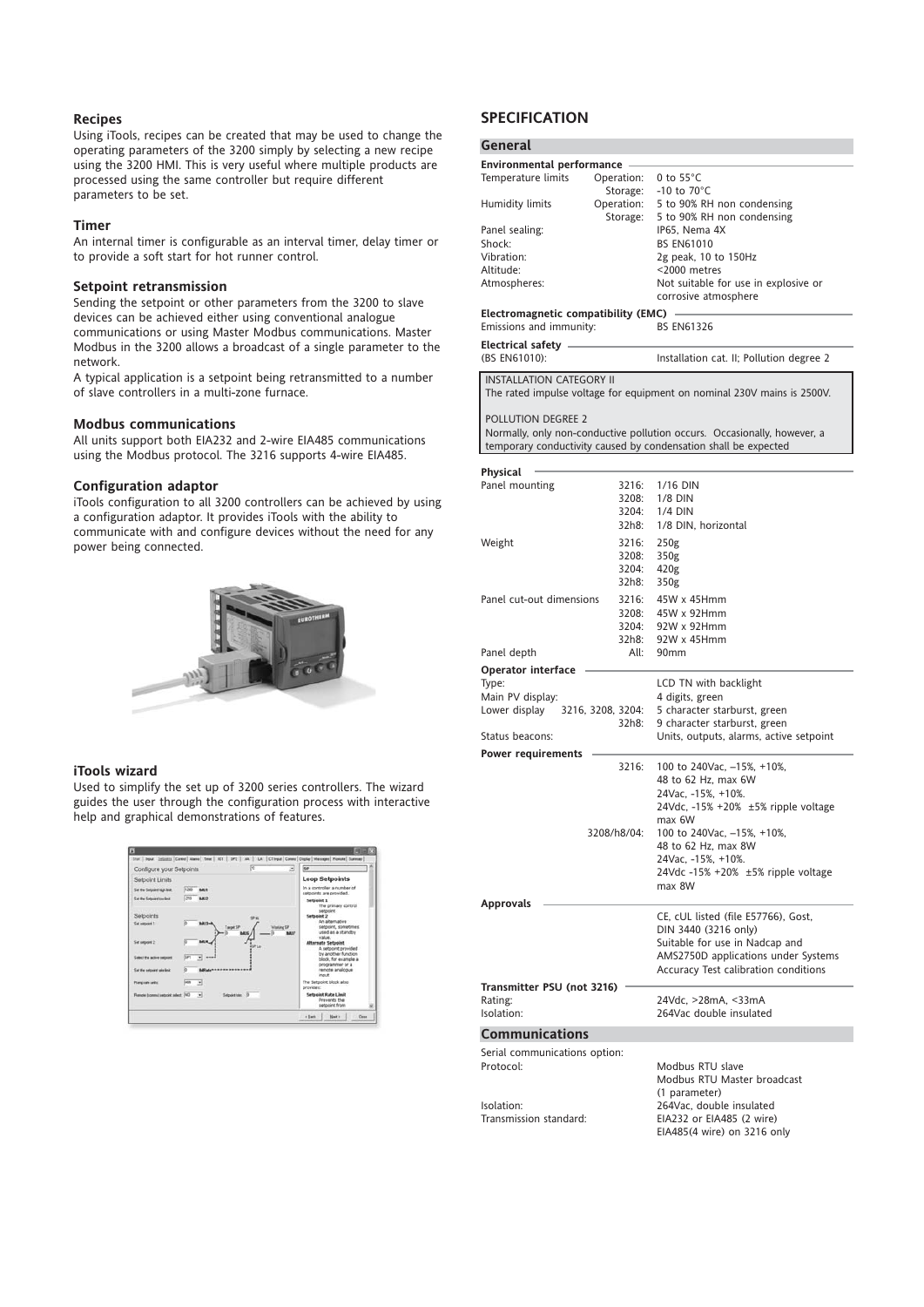# **Process variable input** Calibration accuracy:

Sample rate:<br>Isolation:

Resolution (μV): <0.5μV with 1.6sec filter Resolution (effective bits): >17 bits Linearisation accuracy:<br>Drift with temperature: Common mode rejection: Series mode rejection: 48-62Hz, >-93dB Input impedance:<br>Cold junction compensation: External cold junction:<br>
Cold junction accuracy:<br>  $\langle \pm 1^{\circ}C \rangle$  at 25°C ambient Cold junction accuracy:<br>Linear(process) input range:

Resistance thermometer types: 3-wire<br>Bulb current: 0.2mA Bulb current:<br>Lead compensation: Input filter:<br>
Zero offset:<br>
Zero offset:<br>
Compared the User adjusta

 $\leq$  ±0.25% of reading  $\pm$ 1LSD (1)<br>4Hz(250ms) 264Vac double insulation from the PSU and communication Solom Commercial Commercial Commercial Commercial Commercial Commercial Association<br>1986-1998 - Allen Commercial Commercial Association<br>1986-1998 - Allen Commercial Commercial Commercial Commercial Commercial Commercial Co >30:1 rejection of ambient change<br>Reference of  $0^{\circ}C$ -10 to 80mV, 0 to 10V with 100KΩ/806Ω external divider module Thermocouple types: K, J, N, R, S, B, L, T, C, custom download  $\omega$ <br>3-wire Pt100 DIN 43760 Lead compensation: No error for 22 ohms in all leads<br>
Input filter: Off to 59.9s Zero offset:<br>
User adibration:<br>
User calibration: 2-point gain & offset 2-point gain & offset

#### *Notes*

- (1) Calibration accuracy quoted over full ambient operating range and for all input linearisation types
- (2) Contact Eurotherm® for details of availability of custom downloads for alternative sensors

#### **AA relay**

| Type:<br>Rating:<br>Functions:                                       | Form C (changeover)<br>Min 100mA@12Vdc, max 2A@264Vac<br>resistive<br>Control outputs, alarms, events                                                                                                                                                |  |
|----------------------------------------------------------------------|------------------------------------------------------------------------------------------------------------------------------------------------------------------------------------------------------------------------------------------------------|--|
| <b>Current transformer input</b>                                     |                                                                                                                                                                                                                                                      |  |
| Input range:<br>Calibration accuracy:                                | 0-50mA rms. $48/62$ Hz. $10\Omega$ burden<br>resistor fitted inside module<br><1% of reading (Typical),                                                                                                                                              |  |
| Isolation:<br>Input impedance:<br>Measurement scaling:<br>Functions: | <4% of reading (Worst case)<br>By using external CT<br>$<$ 20 $\Omega$<br>10, 25, 50 or 100 Amps<br>Partial load failure. SSR fault                                                                                                                  |  |
| <b>Digital input</b> (Digln A/B, B not on 3216)                      |                                                                                                                                                                                                                                                      |  |
| Contact closure:<br>Input current:<br>Isolation:<br>Functions:       | Open >600 $\Omega$ , closed <300 $\Omega$<br>< 13mA<br>None from PV or system<br>264Vac double insulated from PSU and<br>communications<br>Includes alarm acknowledge, SP2 select,<br>manual keylock, timer functions, standby<br>select. RSP select |  |
| Logic I/O module                                                     |                                                                                                                                                                                                                                                      |  |
| Output                                                               |                                                                                                                                                                                                                                                      |  |
| Rating:                                                              | ON 12Vdc@<44mA.<br>OFF <300mV@100µA                                                                                                                                                                                                                  |  |

| Isolation:<br>Functions:     | None from PV or system.<br>264Vac double insulated from PSU and<br>communications<br>Control outputs, alarms, events |
|------------------------------|----------------------------------------------------------------------------------------------------------------------|
| Digital input                |                                                                                                                      |
| Contact closure:             | Open >500 $\Omega$ , closed <150 $\Omega$                                                                            |
| Isolation:                   | None from PV or system                                                                                               |
|                              | 264Vac double insulated from PSU and<br>communications                                                               |
| Functions:                   | Includes alarm acknowledge, SP2<br>select, manual, keylock, timer functions,<br>standby select, RSP select           |
| <b>Relay output channels</b> |                                                                                                                      |
| Type:<br>Rating:             | Form A (normally open)<br>Min 100mA@12vdc, max 2A@264Vac<br>resistive                                                |

Functions: Control outputs, alarms, events

| <b>Triac output</b>                         |                                                                              |
|---------------------------------------------|------------------------------------------------------------------------------|
| Rating:                                     | $0.75A$ (rms) 30 to 264V(rms) resistive<br>load                              |
| Isolation:<br>Functions:                    | 264Vac double insulated<br>Control outputs, alarms, events                   |
| Analogue output (3)                         |                                                                              |
| <b>OP1, OP2</b>                             |                                                                              |
| Rating:                                     | 0-20mA into $\leq$ 500 $\Omega$                                              |
| Accuracy:                                   | $\pm$ (<1% of Reading + <100 $\mu$ A)                                        |
| Resolution:                                 | $13.5$ bits                                                                  |
| Isolation:                                  | 264Vac double insulated from PSU and                                         |
|                                             | communications<br>Module code C provides full 264Vac                         |
|                                             | double isolated                                                              |
| Functions:                                  | Control outputs, retransmission                                              |
| OP 3 (not on 3216)                          |                                                                              |
| Rating:                                     | 0-20mA into <500 $\Omega$                                                    |
| Accuracy:                                   | $\pm$ (<0.25% of Reading + <50 $\mu$ A)                                      |
| Resolution:                                 | $13.6$ bits                                                                  |
| Isolation:                                  | 264Vac double insulated                                                      |
| Functions:                                  | Control outputs, retransmission                                              |
| Remote setpoint input                       |                                                                              |
| Calibration accuracy:                       | $\leq \pm 0.25\%$ or reading $\pm 1$ LSD                                     |
| Sample rate:                                | 4Hz (250ms)                                                                  |
| Isolation:                                  | 264Vac double insulation from instrument                                     |
| Resolution:<br>Resolution (effective bits): | <0.5mV (for 0-10V) or <2µA (for 4-20mA)<br>>14bits                           |
| Drift with temperature:                     | <50ppm (typical) <150ppm (worst case)                                        |
| Common mode refection:                      | 48-62Hz, >-120dB                                                             |
| Series mode rejection:                      | 48-62Hz, >-90dB                                                              |
| Input impedance:                            | Voltage: 223KOhm and Current: 2R49                                           |
| Normal input range:                         | 0 to 10V and 4 to 20mA                                                       |
| Max input range:                            | -1V to 11V and 3.36mA to 20.96mA                                             |
| <b>Software features</b>                    |                                                                              |
| Control                                     |                                                                              |
| Number of loops:                            | 1                                                                            |
| Loop update                                 | 250ms                                                                        |
| Control types:<br>Cooling types:            | PID, ON/OFF, VP<br>Linear, fan, oil, water                                   |
| Modes:                                      | Auto, manual, standby, forced manual                                         |
| Overshoot inhibition:                       | High, low                                                                    |
| Alarms                                      |                                                                              |
| Number:                                     | 4                                                                            |
| Type:                                       | Absolute high & low, deviation high, low                                     |
|                                             | or band, rate of change                                                      |
| Latching:                                   | Auto or manual latching, non-latching,<br>event only                         |
| Output assignment:                          | Up to four conditions can be assigned to                                     |
|                                             | one output                                                                   |
| Other status outputs                        |                                                                              |
| Functions:                                  | Including sensor break, manual mode,                                         |
|                                             | timer status, loop break, heater                                             |
|                                             | diagnostics, program event                                                   |
| Output assignment:                          | Up to four conditions can be assigned to<br>one output                       |
| Setpoint programmer                         |                                                                              |
| Program function:                           | 1 program x 8 segments with 1 event                                          |
|                                             | output <sup>(4)</sup>                                                        |
| Start mode:                                 | Servo from PV or SP                                                          |
| Power fail recovery:<br>Guaranteed soak:    | Continue at SP or Ramp back from PV<br>Inhibits dwell timing until PV within |
|                                             | limits                                                                       |
| Timer                                       |                                                                              |
| Modes                                       | Dwell when setpoint reached                                                  |
|                                             | Delayed control action,                                                      |
|                                             | Soft start limits power below PV threshold                                   |
| <b>Current monitor</b>                      |                                                                              |
| Alarm types:                                | Partial load failure, over current, SSR<br>short circuit, SSR open circuit   |
| Indication type:                            | Numerical or ammeter                                                         |
| <b>Custom messages</b>                      |                                                                              |
| Number:                                     | 15 scrolling text messages                                                   |
| No of characters:                           | 127 characters per message max                                               |
| Languages:                                  | English, German, French, Spanish, Italian                                    |
| Selection:                                  | Active on any parameter status using                                         |
|                                             | conditional command                                                          |
| Recipes                                     |                                                                              |
| Number:<br>Selection:                       | 5 recipes with 38 parameters<br>HMI interface, communications or             |
|                                             | digital IO                                                                   |

*Notes*

(3) Voltage output can be achieved by external adaptor (4) By using recipes five SP programs can be stored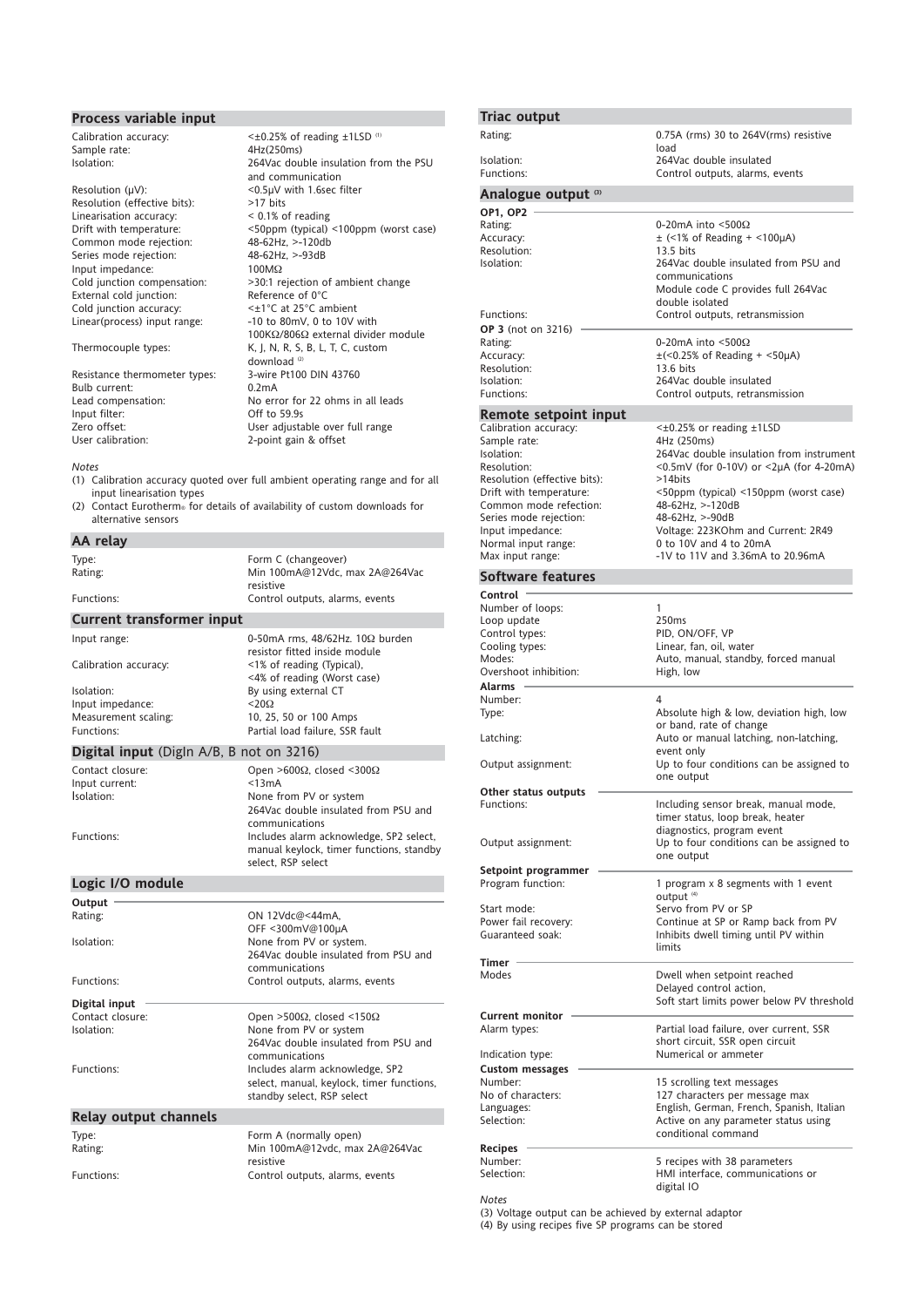## **Isolation diagrams**





## **Dimensional details**

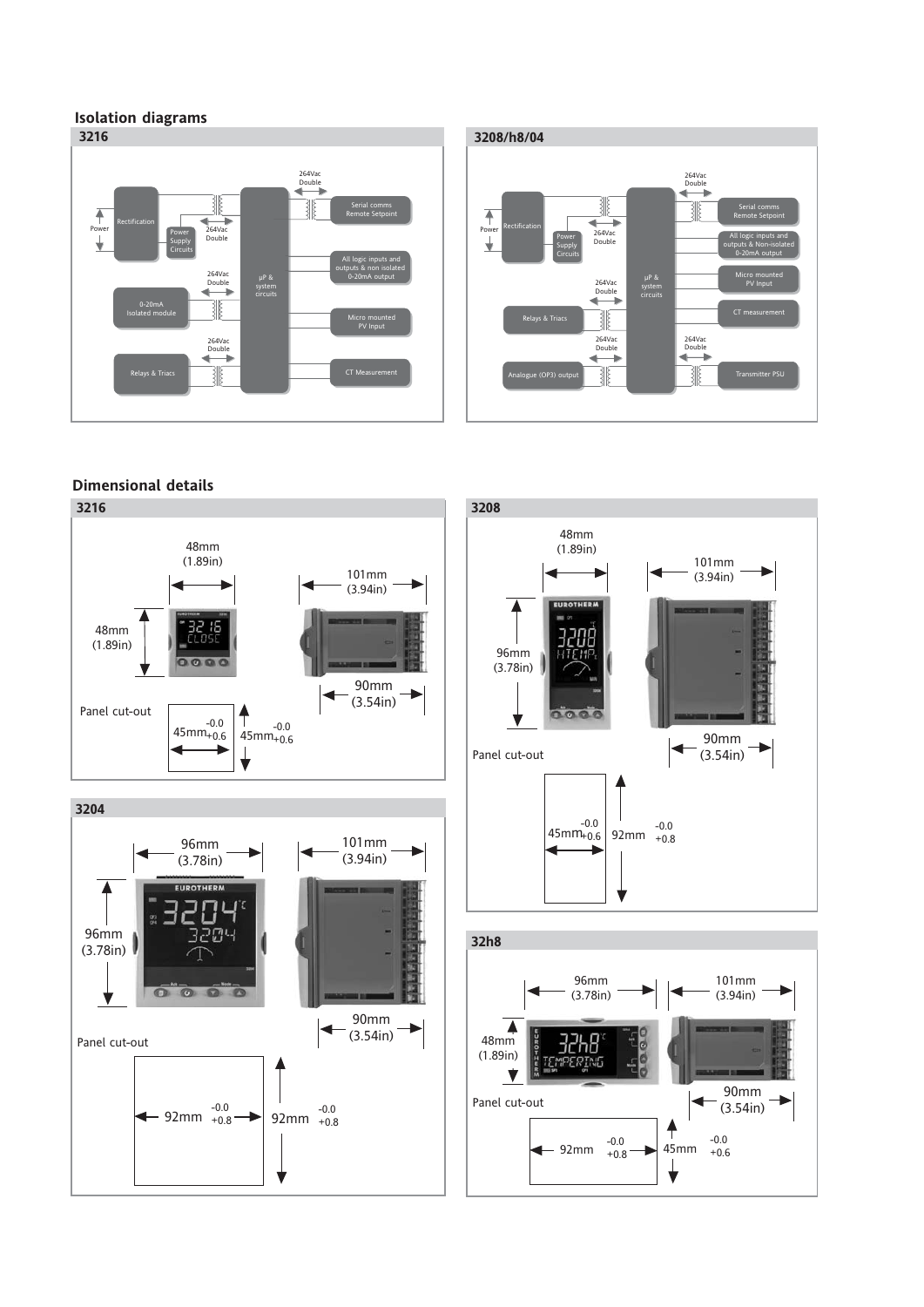### Ordering code